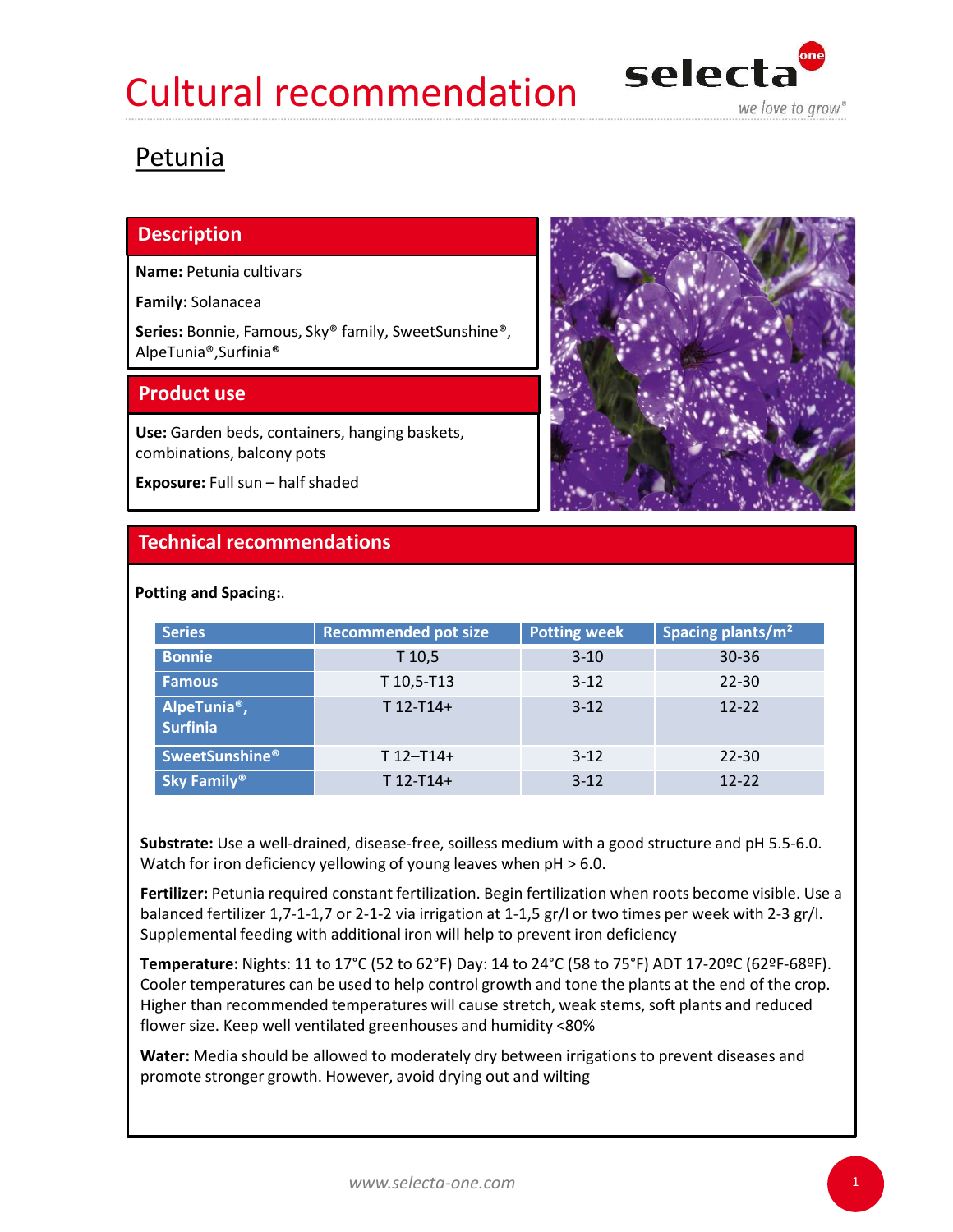## Cultural recommendation selecta



Light: High light needed. Keep light intensities at 50 to 80 Klux. Low light levels promote stem stretch and reduced plant quality. All the varieties/series are facultative/quantitative long day plant. These plants initiate flowers under any daylength, but flower earlier with long days. **Cultural recommendations<br>
Technical recommendations**<br> **Light:** High light needed. Keep light intensities at 50 to 80 Klux. Low light levels promo<br>
and reduced plant quality. All the varieties/series are facultative/quanti

Pinching: Bonnie series is natural compact and free-branching variety and does not need to be pinched. For the other series a pinch can be done 2 weeks after potting especially useful for maxi formats and hanging baskets. Pinch slightly delay flowering by 12-15 days.

Growth Control: Using the "Cool morning pulse" to reduce the greenhouse temperature to 6-8ºC **Cultural recommendations**<br> **Selections at the COMMENT COMMENT CONSECT WE CONSECT WE ARRELUSE SUGNATION CONSECT WE ARRELUSE SUGNATION CONSECT AND A CONSECT AND A CONSECT AND A CONSECT AND A CONSECT AND A CONSECT AND A CONS** Petunias are responsive to Daminozide (Dazide/Alar/B-nine), avoid using it on Sky types (NightSky, BabyDoll) within 5 weeks of desired finish date due to sensitivity of the color pattern to Daminozide. If PGR are required, Night Sky can be drenched with Paclobutrazol (Bonzi) to significantly slow vegetative growth while allowing flowering to continue. Providing cool temperatures, high light and keeping the media on the dry side, will help keep the plants more compact. These recommendations for plant growth regulators should be used only as general guidelines. Growers must trial all PGR under their conditions and follow the registration uses of each chemical in their region. **Irechnical recommendations**<br> **Light:** High light needed. Keep light intensities at 50 to 80 Klux. Low light levels promote stem stretch<br>and reduced plant quality. All the varieties/series are facultative/quantitative long From the same response to continuous electation space (painter) and a properties are required, Night Sky can be drenched with Paclobutrazol (Bonzi) to significantly slow<br>BabyDoll) within 5 weeks of desired finish date due

## Pest and diseases:

| Crop schedule $*$ 10,5 – 12 cm pot<br><b>Winter production:</b><br><b>Week</b><br>12<br>P<br><b>North</b><br>F<br>P<br>F<br>F<br>South<br>P: Potting. Pi: Pinching. F: Finish plant<br><b>Spring Production</b><br><b>Week</b><br>$\mathbf{R}$<br><b>North</b><br>P<br>F<br>$\mathsf{P}$<br>F<br>F<br>South<br>P: Potting. Pi: Pinching. F: Finish plant | * This is a reference time schedule that can vary depending on the variety, growing conditions and<br>region. Schedule start from RC | vegetative growth while allowing howering to continue. Froviung cool temperatures, nigh light and<br>keeping the media on the dry side, will help keep the plants more compact. These recommendations<br>for plant growth regulators should be used only as general guidelines. Growers must trial all PGR<br>under their conditions and follow the registration uses of each chemical in their region.<br><b>Pest and diseases:</b><br>Petunias are sensitive to various pest under greenhouse conditions. Whiteflies, aphids, thrips and<br>spider mites are the most common pest of Petunia. Start with clean material a well disinfected<br>facilities together with a proper pest management program using different control strategies:<br>exclusion, monitoring, biological and chemical control, are the best tools to control these pests.<br>Petunias are also sensitive to several diseases like, Rhizoctonia, Pythium, Oidium, Botrytis and<br>several viruses. Disease management should be addressed by sanitation strategies, environmental<br>conditions control, biological and chemical control.<br>For the chemical control, follow the registration uses of each product in each region |  |  |  |  |  |  |
|----------------------------------------------------------------------------------------------------------------------------------------------------------------------------------------------------------------------------------------------------------------------------------------------------------------------------------------------------------|--------------------------------------------------------------------------------------------------------------------------------------|-------------------------------------------------------------------------------------------------------------------------------------------------------------------------------------------------------------------------------------------------------------------------------------------------------------------------------------------------------------------------------------------------------------------------------------------------------------------------------------------------------------------------------------------------------------------------------------------------------------------------------------------------------------------------------------------------------------------------------------------------------------------------------------------------------------------------------------------------------------------------------------------------------------------------------------------------------------------------------------------------------------------------------------------------------------------------------------------------------------------------------------------------------------------------------------------------------------|--|--|--|--|--|--|
|                                                                                                                                                                                                                                                                                                                                                          |                                                                                                                                      |                                                                                                                                                                                                                                                                                                                                                                                                                                                                                                                                                                                                                                                                                                                                                                                                                                                                                                                                                                                                                                                                                                                                                                                                             |  |  |  |  |  |  |
|                                                                                                                                                                                                                                                                                                                                                          |                                                                                                                                      |                                                                                                                                                                                                                                                                                                                                                                                                                                                                                                                                                                                                                                                                                                                                                                                                                                                                                                                                                                                                                                                                                                                                                                                                             |  |  |  |  |  |  |
|                                                                                                                                                                                                                                                                                                                                                          |                                                                                                                                      |                                                                                                                                                                                                                                                                                                                                                                                                                                                                                                                                                                                                                                                                                                                                                                                                                                                                                                                                                                                                                                                                                                                                                                                                             |  |  |  |  |  |  |
|                                                                                                                                                                                                                                                                                                                                                          |                                                                                                                                      |                                                                                                                                                                                                                                                                                                                                                                                                                                                                                                                                                                                                                                                                                                                                                                                                                                                                                                                                                                                                                                                                                                                                                                                                             |  |  |  |  |  |  |
|                                                                                                                                                                                                                                                                                                                                                          |                                                                                                                                      |                                                                                                                                                                                                                                                                                                                                                                                                                                                                                                                                                                                                                                                                                                                                                                                                                                                                                                                                                                                                                                                                                                                                                                                                             |  |  |  |  |  |  |
|                                                                                                                                                                                                                                                                                                                                                          |                                                                                                                                      |                                                                                                                                                                                                                                                                                                                                                                                                                                                                                                                                                                                                                                                                                                                                                                                                                                                                                                                                                                                                                                                                                                                                                                                                             |  |  |  |  |  |  |
|                                                                                                                                                                                                                                                                                                                                                          |                                                                                                                                      |                                                                                                                                                                                                                                                                                                                                                                                                                                                                                                                                                                                                                                                                                                                                                                                                                                                                                                                                                                                                                                                                                                                                                                                                             |  |  |  |  |  |  |
|                                                                                                                                                                                                                                                                                                                                                          |                                                                                                                                      |                                                                                                                                                                                                                                                                                                                                                                                                                                                                                                                                                                                                                                                                                                                                                                                                                                                                                                                                                                                                                                                                                                                                                                                                             |  |  |  |  |  |  |
|                                                                                                                                                                                                                                                                                                                                                          |                                                                                                                                      |                                                                                                                                                                                                                                                                                                                                                                                                                                                                                                                                                                                                                                                                                                                                                                                                                                                                                                                                                                                                                                                                                                                                                                                                             |  |  |  |  |  |  |
|                                                                                                                                                                                                                                                                                                                                                          |                                                                                                                                      |                                                                                                                                                                                                                                                                                                                                                                                                                                                                                                                                                                                                                                                                                                                                                                                                                                                                                                                                                                                                                                                                                                                                                                                                             |  |  |  |  |  |  |
|                                                                                                                                                                                                                                                                                                                                                          |                                                                                                                                      |                                                                                                                                                                                                                                                                                                                                                                                                                                                                                                                                                                                                                                                                                                                                                                                                                                                                                                                                                                                                                                                                                                                                                                                                             |  |  |  |  |  |  |